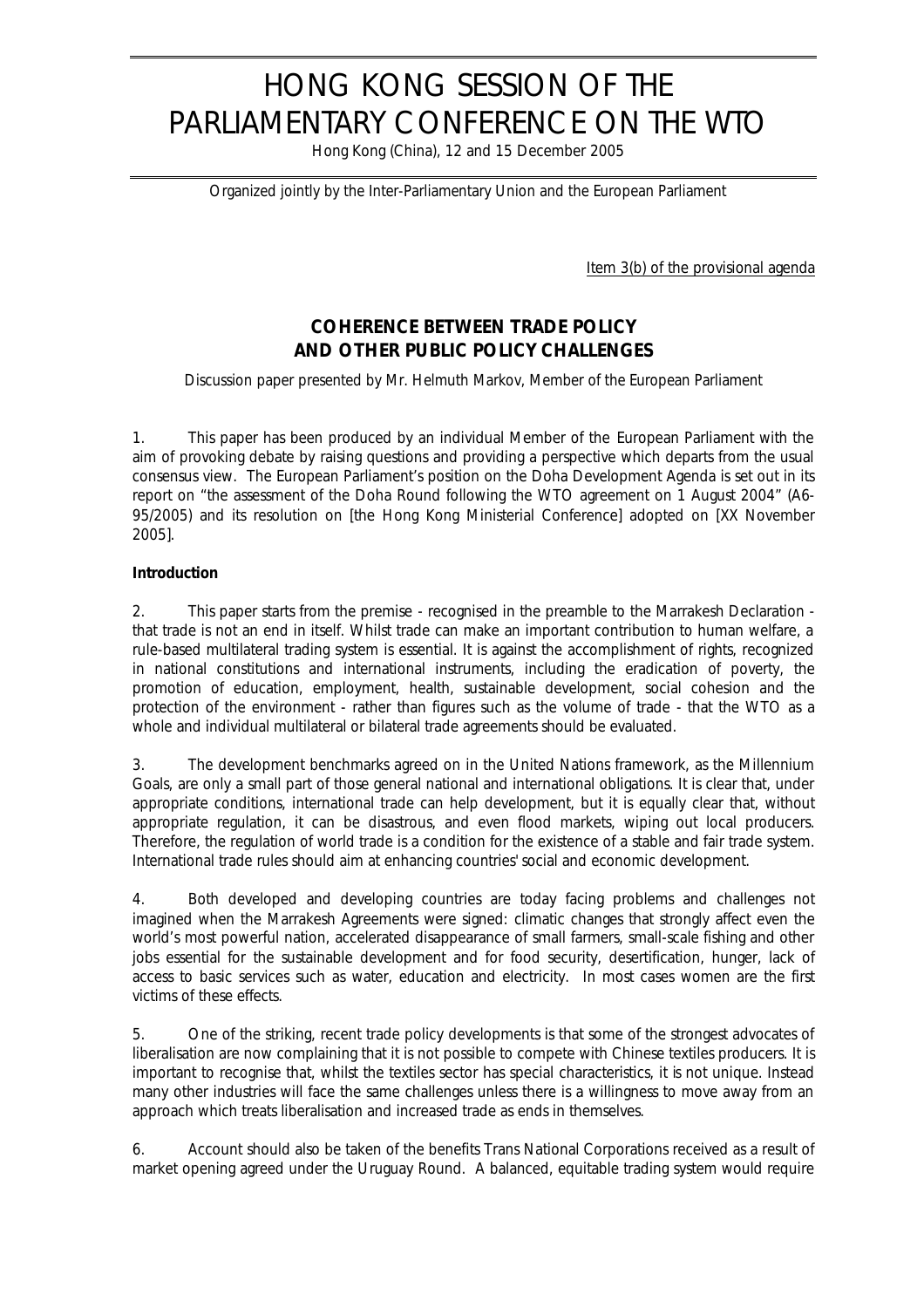such benefits to be accompanied by corresponding responsibilities in the form of rules, rather than general commitments to Corporate Social Responsibility.

7. But this is only a small part of the question. It is necessary to establish a better balance of power between the WTO and other international bodies and conventions, including the ILO and Multilateral Environment Agreements, as well as the obligation of development and the respect of Human Rights, including the conventions on the rights of children and the rights of women. An important step would also be to enhance the role which democratic Parliaments can play in giving voice to popular feeling in international fora such as the WTO. For this to work well, national governments must take responsibility for providing detailed information to their parliaments about their WTO commitments.

#### **Liberalisation of services: has it delivered the promised benefits?**

8. Nowadays, many leading institutions and economists see in the State a very necessary tool to solve the major challenges our societies are facing. It was often argued that we would receive many benefits from the liberalisation of services.

9. After much experience, there is no evidence that liberalisation provides the population with better and cheaper access to essentials such as water or energy. Both in the North and in the South, public opinion is concerned about the privatisation of basic services. In addition to questions of access, the obligation for private enterprises to generate immediate returns has caused under-investment. Moreover, most specialists and organisations dedicated to the struggle against major epidemics, insist that it is impossible to tackle them without a strong public health service and a supply of safe water.

10. Industrialised countries have all built their development on strong public services and public investment. The same possibility should be given to the developing countries.

11. A global trade regime must pay due respect to the responsibility of governments to meet the rights of their citizens. In particular the accessibility of services of general interest is of such crucial importance to the well-being of the world's citizens that it cannot be left to the tides of market forces. Providing clean water, education or health services only to those who can participate in a market would mean sentencing to death all those who can not.

12. Here, the significant importance of quality services should be stressed with regard to the development of international trade, particularly transport, telecommunications and financial services. Only 48 of the 148 members have submitted preliminary offers. The Commission has already submitted requests to 103 WTO countries seeking improved access to their markets for services, but the European Parliament has repeatedly expressed its concern about the liberalization of sectors dealing with people's basic needs, such as water supply, health, and education as well as the audiovisual sector.

#### **Intellectual property rights: a help or hindrance to development?**

12. Although the agreement reached in 2003 in the run up to the last WTO Ministerial Conference, to facilitate poorer countries' imports of cheaper generic drugs using compulsory licenses, was welcome, it offers a complicated and too limited solution to the problems. If existing drugs could be made available to tackle the three major epidemics, many of the 5 million people who die every year from AIDS, malaria or tuberculosis could be saved.

13. Much hope has been invested in the idea that free markets and competition would help lower costs and stimulate research. Whilst this has lowed costs in some cases, the reality is that the companies have concentrated their research into the illness of rich countries, and abandoned research into epidemics affecting the poor. The progress of epidemics requires major public action. The agreement of 30 August 2003 proved to be insufficient to answer to this major crisis. A reform of Articles 30 and 31 of the TRIPS agreement, as promised by the industrialized countries in Doha is more urgent than ever.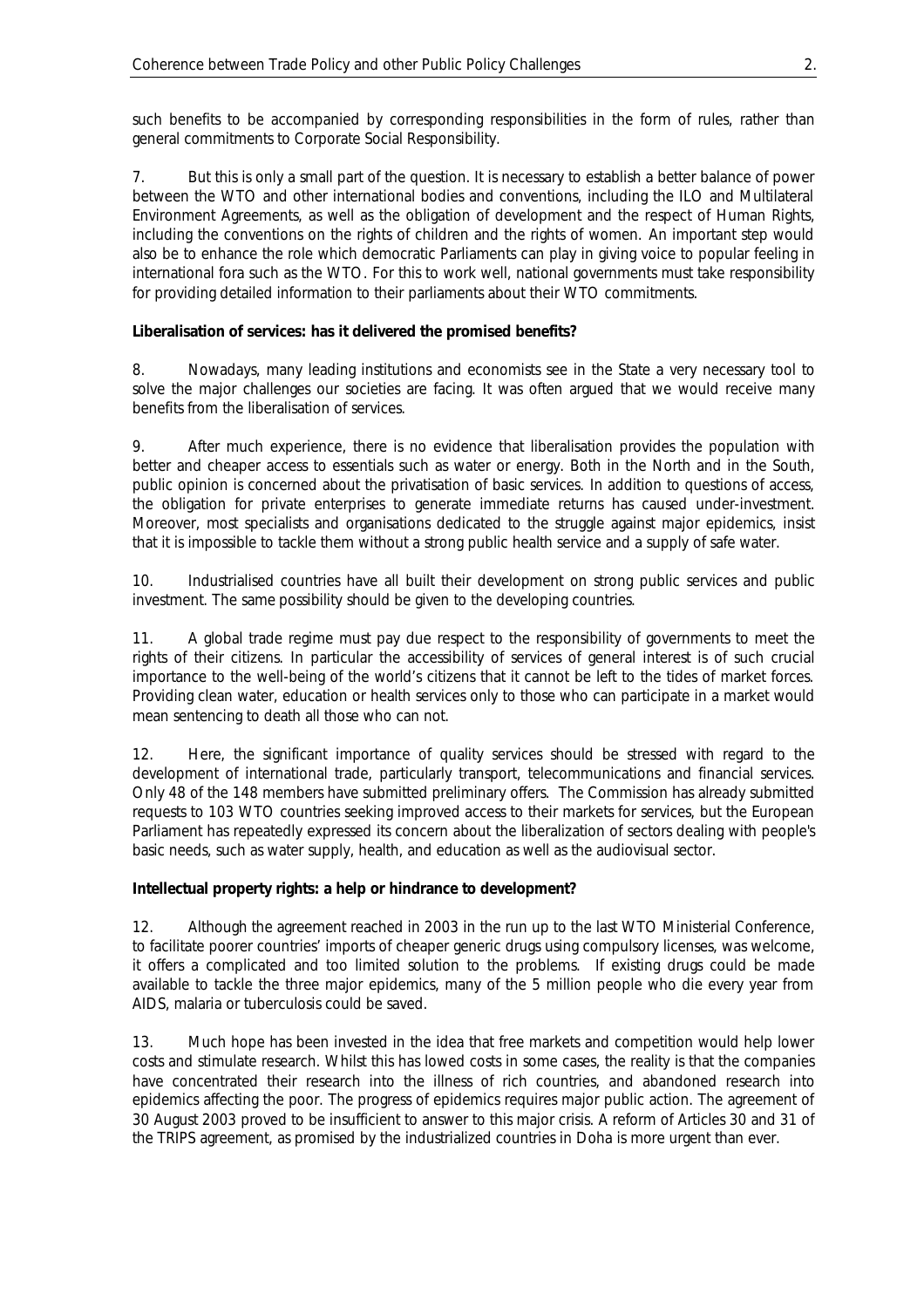14. In addition, TRIPS reform should aim to solve two other urgent public policy problems: the access to traditional seeds for farmers, which is essential for food security but threatened by patents and GMOs; and an acceleration in the transfer of technology to developing countries.

#### **Agriculture trade policy: give priority to the struggle against hunger and to provide work for small farmers**

15. Agriculture remains the most important activity for the survival of the majority of the poor of the planet. 62 % of the world's population are farmers, but the existing WTO Agreement on Agriculture does not favour them, but instead the interests of large-scale agri-businesses. For small farmers of the North and of the South, exporting is not always **the** priority.

16. From a public policy point of view, priority should be given to the concept of food sovereignty – the right of nations to determine their food and agricultural policies and put in place the measures required to achieve their objectives, including the protection of environment for future generations. Negotiations on trade in agriculture should include the possibility of introducing a 'development box' for the Least Developed Countries into the agriculture negotiations, so that they can tackle food safety and rural employment, which are major issues when it comes to eradicating poverty.

17. The industrialized countries must accelerate the suppression of export subsidies and unjustified internal subsidies. Poor countries should not be required to provide more market access in agriculture until this reform is completed and developed countries cease exporting at prices below production costs. The current Agreement fails to address adequately the concerns of the poorest countries (the G90), which are hampered by chronic supply side constraints, preventing them from taking advantage of export opportunities, and rendering them vulnerable to losses from increased competition on their domestic markets, as most of the benefits from less distorted agricultural markets will benefit medium or large developing countries (the G20).

18. Fewer exports but at a better price is a part of the solution. Unfortunately commodity prices have collapsed at the expense of producers. The international trading system should therefore focus on the creation of new international mechanisms and the promotion of agreements between producers and consumers, in order to stabilize commodity prices and to reach a better balance between the benefits of producers, international traders and retailers.

19. At the same time, the international trade system should enable individual countries to make their own choices on issues such as food safety standards, the acceptability of Genetically Modified Organisms and policies designed to promote animal welfare. The fair trade movement can play an important role here in promoting products which appeal to consumers whilst ensuring a higher, more stable level of income for small farmers.

#### **Development requires that every country decides when to open a sector to competition**

20. From the global perspective, there is no question that international trade needs to be refocused so as to make it fairer in both social and economic terms. The legitimacy and credibility of the WTO both unquestionably depend on the extent to which all its members and civil society are able to feel that they are reaping the profits which flow from international trade, and how the objectives of the Millennium Declaration of the UN will be linked to the Development Round.

21. No industrialised country has been able to begin to develop its economic activity in an open market. And the recent growth of India, Korea and China has been possible because those countries have controlled the opening of their markets, and have maintained a wide range of policy instruments.

22. Therefore all conditionality and pressure on developing countries, to open their market and liberalise, exerted by industrialised countries should be questioned. At the same time, there should be more emphasis on measures to promote production for local and regional markets, particularly for industrial goods, even if this requires a relaxation of certain WTO rules. For example article XXIV of the